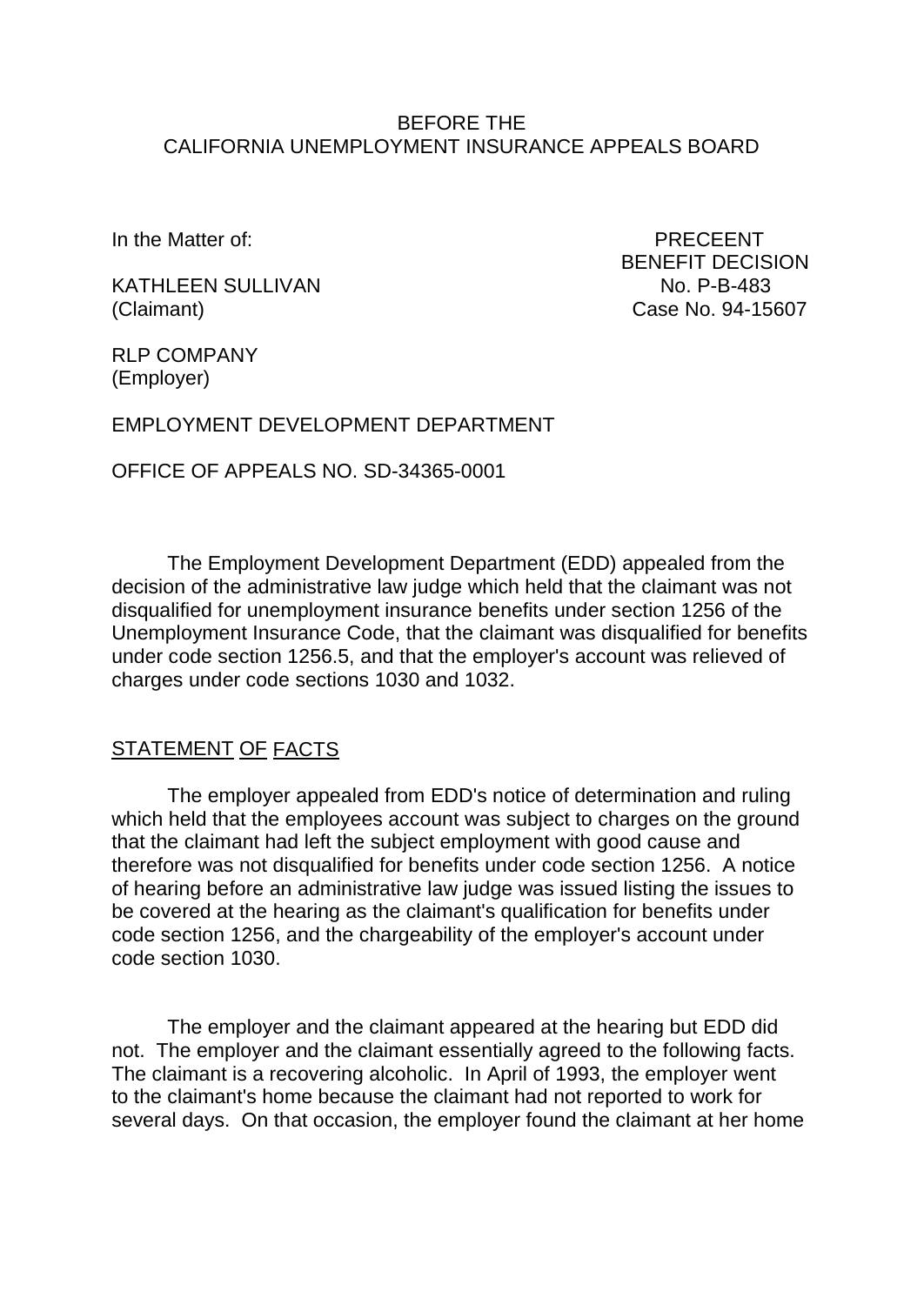in an intoxicated condition. The employer convinced the claimant to enter an alcohol treatment facility. The claimant did so and completed a three-day program at that facility. In early July of 1993, the claimant again failed to report to work and was again found at her home in a state of extreme intoxication. On that occasion, the representative of the employer who found the claimant called 9-1-1 and the claimant was transported to a hospital for treatment. The claimant was demoted from her position of office manager, but she was allowed to return to work in a lesser position.

The employer and the claimant differ in how they characterize the claimant's separation from employment. The claimant contends that she quit because she feared that the stressful working conditions at the employer's business would cause her to resume drinking. The employer contends that following August 28, 1993, the claimant was again absent from work for several days, whereupon the employer investigated and again found the claimant in her apartment in a state of intoxication. At that time, the employer's owner asserts that he told the claimant that she would be discharged if she did not report to work on Monday, September 6, 1993, ready to perform her job. According to the employer's owner, the claimant failed to report to work on that day and she was discharged.

The administrative law judge concluded that the employer's description of events represented the more credible version. The administrative law judge therefore treated the separation from employment as a discharge. However, it became apparent to the administrative law judge during the proceeding that the claimant's separation from employment might have resulted from an irresistible compulsion to consume intoxicants, regardless of whether that separation was deemed a discharge or a voluntary leave. Consequently, the administrative law judge announced on the record of the hearing that the case should be decided under code section 1256.5.

After summarizing the main aspects of code section 1256.5, the administrative law judge stated that he could not deal with that provision unless the parties then present were willing to waive notice of that issue since the issue had not been listed on the notice of hearing. Both the employer and the claimant then waived their rights to such notice and the hearing continued.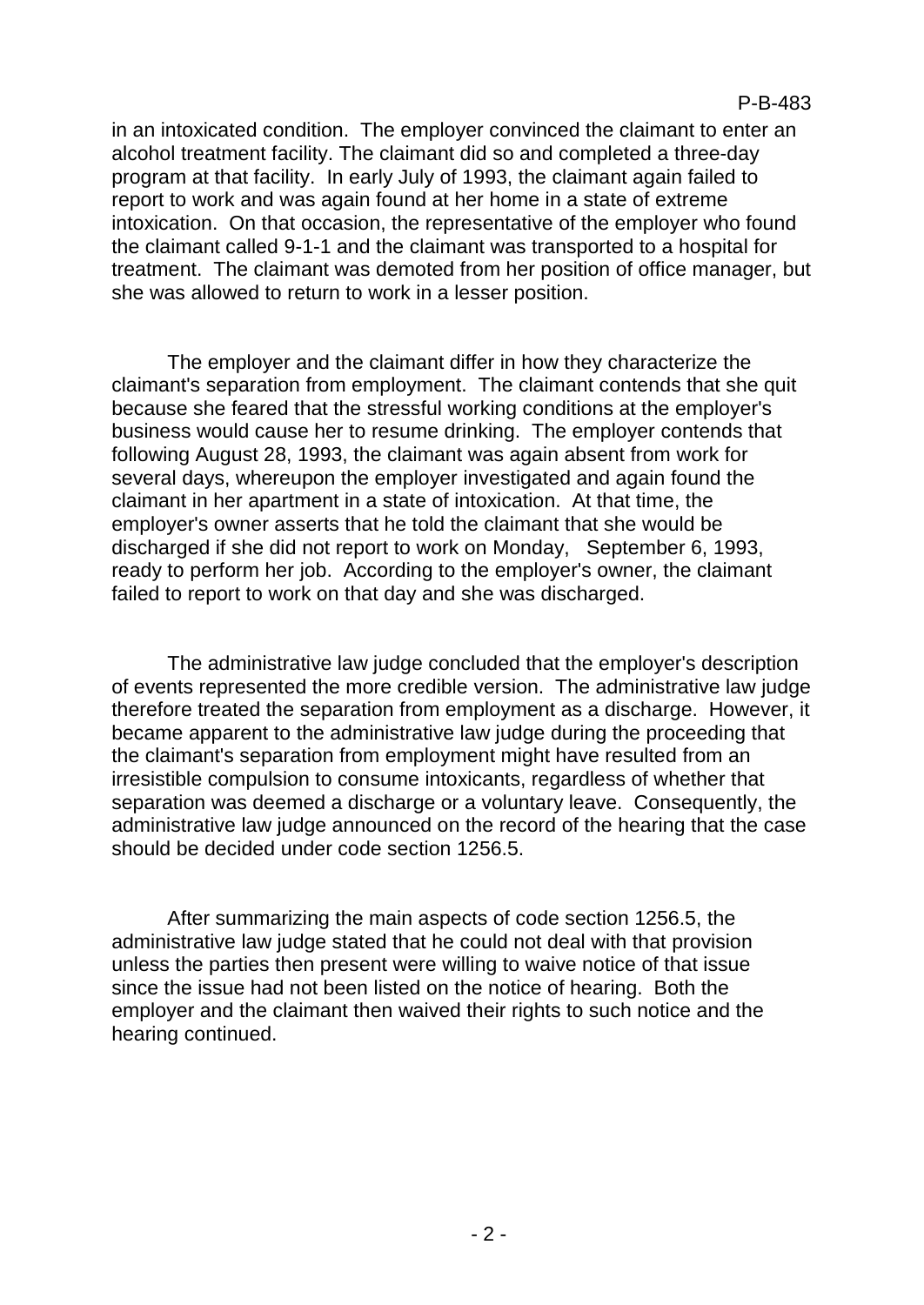The record, however, does not indicate that the administrative law judge contacted EDD for the purpose of obtaining a waiver of EDD's right to notice of the issue under code section 1256.5. The record is also devoid of any indication that EDD ever authorized such a waiver.

## REASONS FOR DECISION

We cannot concur with the results reached in this case. The administrative law judge's adjudication of this matter failed to comply with the procedural requirements set forth in section 5037, Title 22, Code of Regulations and the directives promulgated in Precedent Decision P-B-445. Precedent Decision P-B-445 was issued on May 6, 1986. However, we have been concerned with certain aspects of Precedent Decision P-B-445. This case has provided us with the opportunity to address those concerns.

Section 134 of the Unemployment Insurance Code (UIC) specifies that, except as otherwise provided, the term "Director" means "Director of the Employment Development Department."

Section 1256 of the Unemployment Insurance Code provides that an individual is disqualified for benefits if he or she has been discharged for misconduct connected with his or her most recent work.

Sections 1030 and 1032 of the Unemployment Insurance Code provide that the employer's reserve account shall be relieved of benefit charges if the claimant was discharged for misconduct.

Citing Maywood Glass Co. v. Stewart (1959), 170 Cal. App. 2d 719, the California Unemployment Insurance Appeals Board in Precedent Decision P-B-3 defined "misconduct connected with the work" as a substantial breach by the claimant of an important duty or obligation owed the employer, wilful or wanton in character, and tending to injure the employer.

On the other hand, mere inefficiency, unsatisfactory conduct, poor performance as the result of inability or incapacity, isolated instances of ordinary negligence or inadvertence, or good faith errors in judgment or discretion are not misconduct.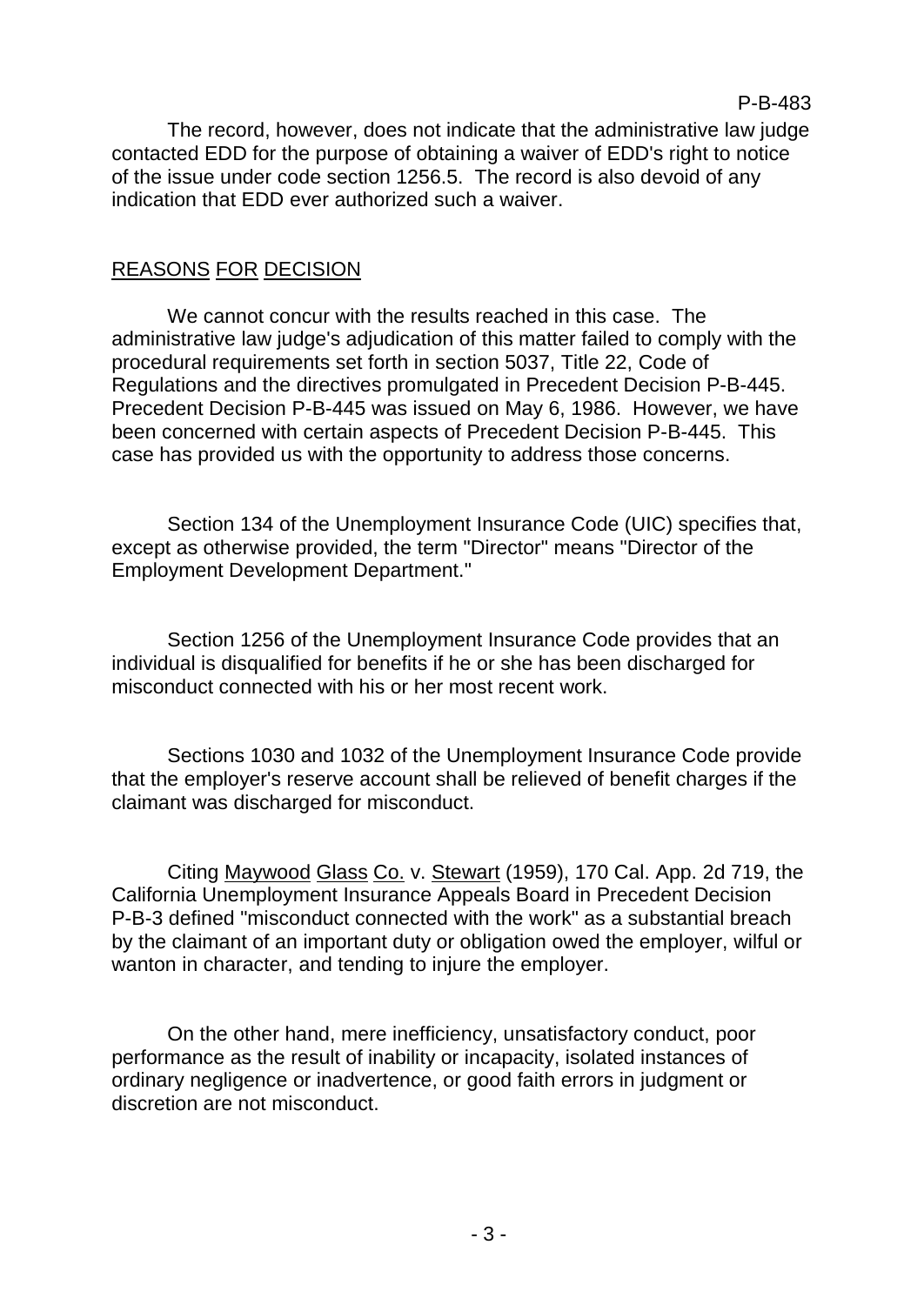In Jacobs v. California Unemployment Insurance Appeals Board (1972) 25 Cal. App. 3d 1035, the Court of Appeal held that if a discharge is prompted by intoxication-induced behavior which is the product of an irresistible compulsion to drink, the claimant cannot be disqualified, as the test for misconduct is "essentially volitional." The Jacobs decision had a significant impact upon adjudications of unemployment insurance eligibility.

As a consequence of that impact, the legislature enacted code section 1256.5.

Code section 1256.5 provides as follows:

"(a) An individual is disqualified for unemployment compensation benefits if either of the following occur:

(1) The director finds that he or she was discharged from his or her most recent work for chronic absenteeism due to intoxication or reporting to work while intoxicated or using intoxicants on the job, or gross neglect of duty while intoxicated, when any of these incidents is caused by an irresistible compulsion to use or consume intoxicants, including alcoholic beverages.

(2) He or she otherwise left his or her most recent employment for reasons caused by an irresistible compulsion to use or consume intoxicants, including alcoholic beverages.

(b) An individual disqualified under this section, under a determination transmitted to him or her by the department, is ineligible to receive unemployment compensation benefits under this part for the week in which the separation occurs, and continuing until he or she has performed service in bona fide employment for which remuneration is received equal to or in excess of five times his or her weekly benefit amount, or until a physician or authorized treatment program administrator certifies that the individual has entered into and is continuing in, or has completed, a treatment program for his or her condition and is able to return to employment.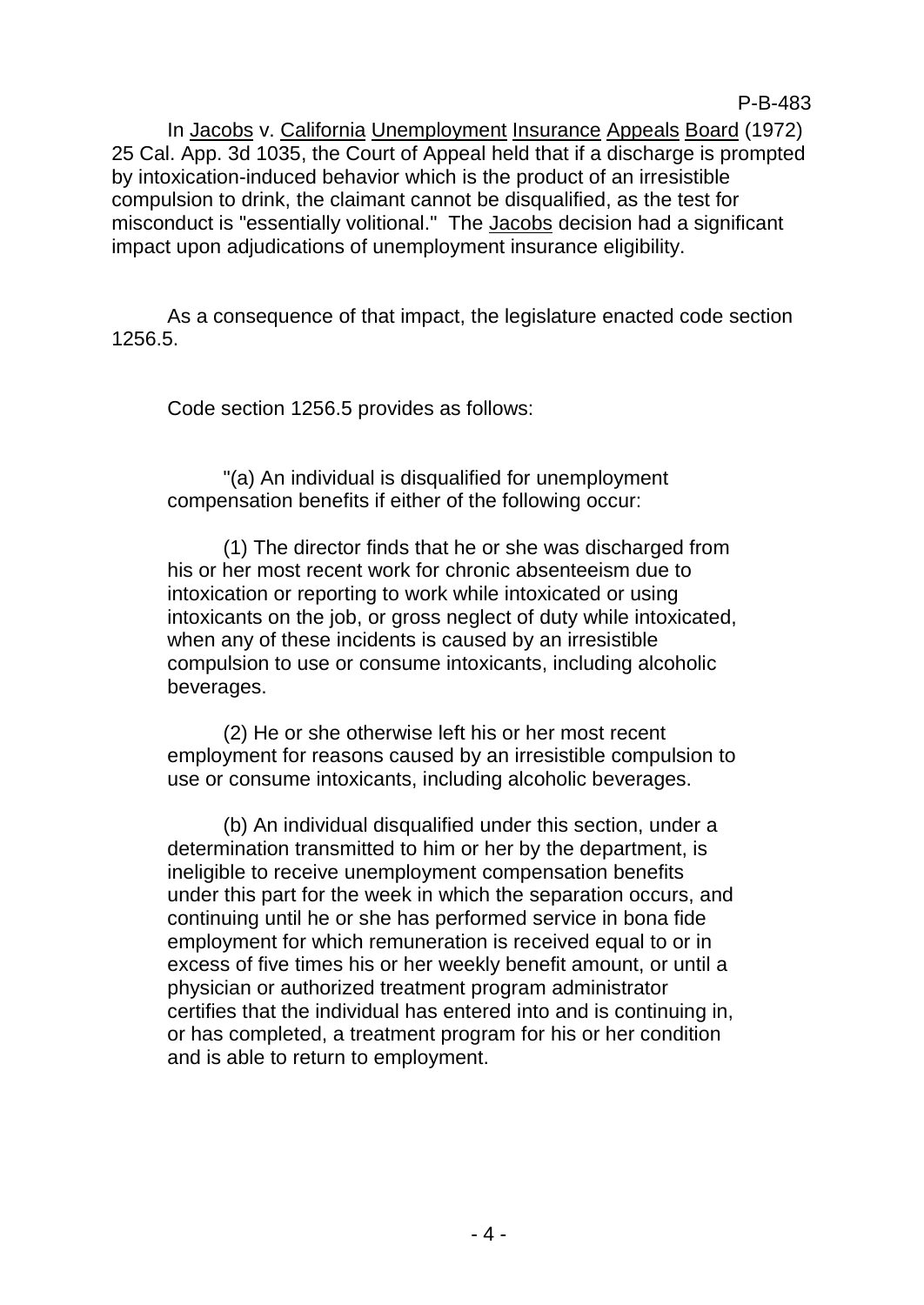(c) The department shall advise each individual disqualified under this section of the benefits available under Part 2 (commencing with Section 2601), and, if assistance in locating an appropriate treatment program is requested, refer the individual to the appropriate county drug or alcohol program administrator."

Code section 1032 was amended in 1987 to provide that if it is shown that the claimant's discharge or quit from his or her most recent employer was the result of an irresistible compulsion to use or consume intoxicants including alcoholic beverages, benefits paid to the claimant following that termination of employment, which are based upon wages earned from the employer prior to the date of termination of employment, shall not be charged to the account of the employer.

Regardless of whether this claimant's separation from employment is categorized as a discharge or a voluntary leaving, it would certainly seem that her separation from that employment might be attributable to an irresistible compulsion to consume intoxicants. Moreover, since having an irresistible compulsion to consume intoxicants is a disqualifying condition under code section 1256.5 but is not a disqualifying condition under code 1256 pursuant to the Jacobs decision, we can understand how the administrative law judge was tempted to incorporate the code section 1256.5 issue into this case. Nevertheless, it was beyond the administrative law judge's authority to do so for the following procedural and jurisdictional reasons.

First, as a matter of procedure, the administrative law judge failed to obtain a waiver of notice concerning the code section 1256.5 issue from each of the parties in this case. Code sections 1328 and 1030(c) specify, in pertinent part, that "the Director," and thus EDD, shall be an interested party to any appeal. Section 5029, Title 22, Code of Regulations, provides as follows:

"Unless otherwise provided by the code, written notice of the time and place of hearing an appeal shall be mailed to each party at least ten (10) days before the date of the hearing; and written notice of the time and place of hearing any tax petition shall be mailed at least twenty (20) days before the date of hearing. The time of notice may be shortened with the consent of the parties. Any party may waive notice."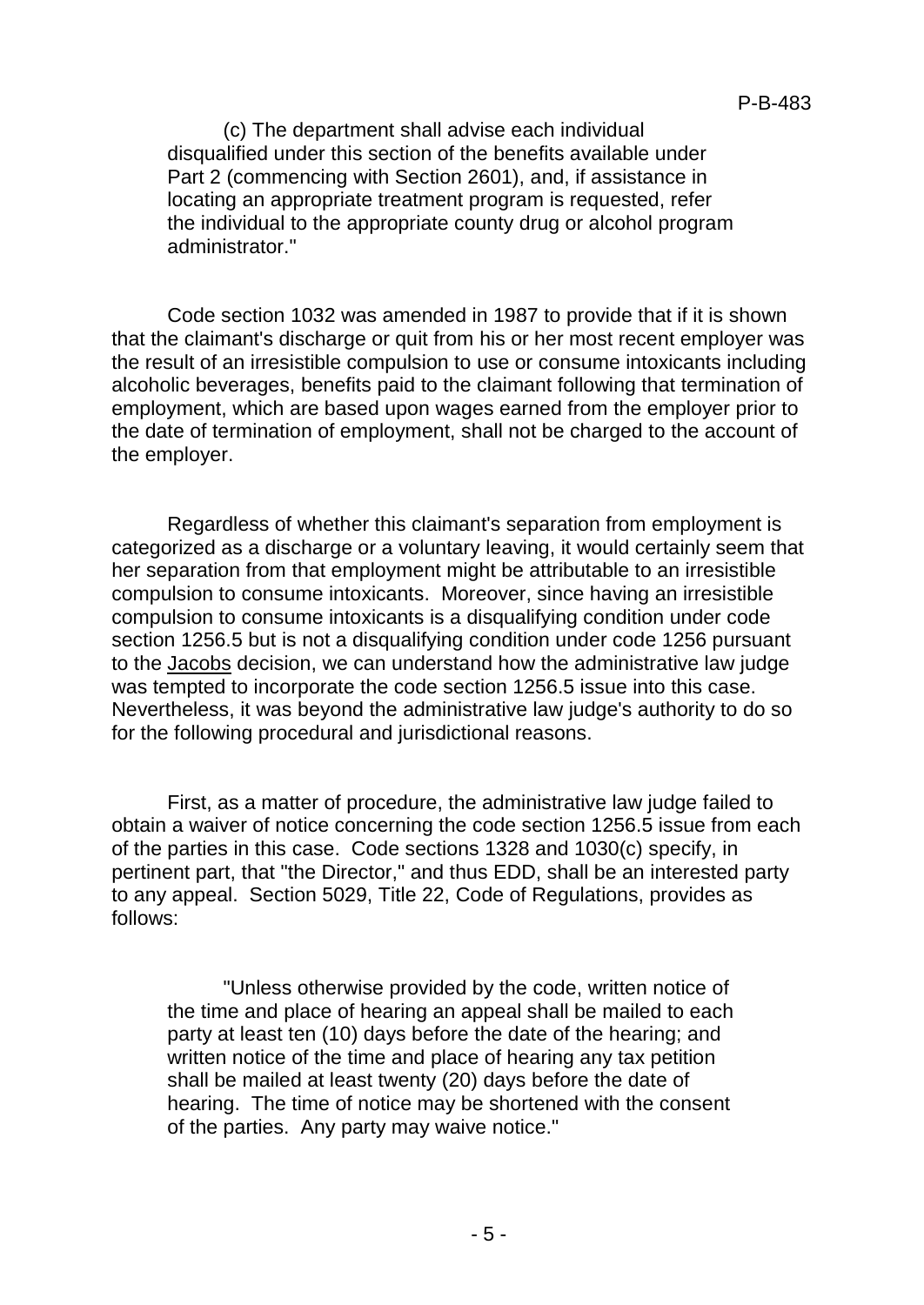Section 5037, Title 22**,** Code of Regulations, provides, in pertinent part, as follows:

"In an appeal, the administrative law judge shall consider only those issues in a determination which are appealed or are noticed by the Office of Appeals. If there is a related issue arising directly from the determination, the administrative law judge shall inform the parties of his or her intention to consider the related issue and of their right to request a continuance as to said issue. If it appears that the rights of any party will be prejudiced by the consideration of a related issue, a continuance shall be ordered. Evidence shall not be taken on a related issue, nor a decision issued thereon, unless a knowing and informed waiver is obtained from all parties (emphasis added)."

The administrative law judge neglected to seek a waiver from EDD of EDD's right to receive notice of the issue under code section 1256.5. Although EDD was not represented at the hearing, EDD might have been telephoned or otherwise contacted during the proceeding with regard to this development. Since the code section 1256.5 issue was not listed on the notice of hearing, we do not believe that EDD's failure to appear at the hearing can be treated as a forfeiture of EDD's right to address that issue. The administrative law judge's failure to thus obtain a "knowing and informed" waiver from "all" the parties, as required by regulation section 5037, deprived the administrative law judge of authority to address the code section 1256.5 issue.

Second, as a matter of jurisdiction, Precedent Decision P-B-445 precluded the inclusion of that issue in this case even if all the parties to this case had waived notice of the code section 1256.5 issue. In Precedent Decision P-B-445, the Appeals Board observed that an administrative law judge handling a case arising under code sections 1256 and 1030-1032 could not address an issue arising under code section 1256.5 unless the 1256.5 issue had either been listed on the notice of hearing or the parties had waived their rights to notice on that issue. However, that decision very significantly went on to state: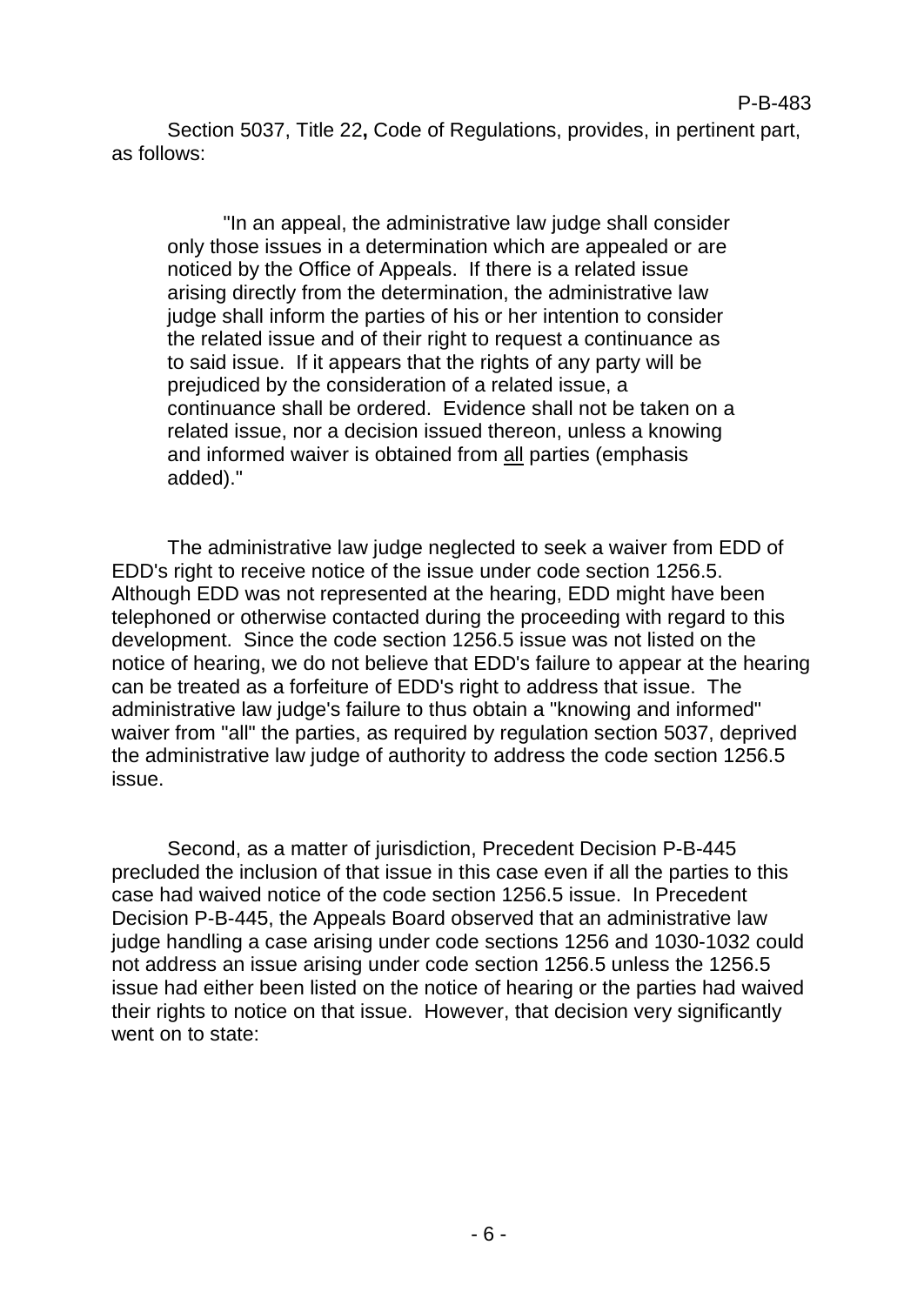"Furthermore, only the director may issue a determination under section 1256.5. The administrative law judge on his or her own cannot decide that matter."

In accordance with this pronouncement, Precedent Decision P-B-445 proceeded to affirm those portions of the administrative law judge's decision which held that the claimant was not disqualified for benefits under code section 1256 pursuant to Jacobs and that the employer's account was not relieved of benefit charges. However, Precedent Decision P-B-445 referred to EDD the related issue of the claimant's qualification for benefits under code section 1256.5.

As a result of the aforementioned language and the separation of the code section 1256 and 1256.5 issues in its holding, Precedent Decision P-B-445 has been interpreted as announcing a policy that, first, precludes administrative law judges from utilizing regulation section 5037 to include and address code section 1256.5 issues that arise in the context of proceedings that commenced with issues under code section 1256, or vice versa, and, second, directs that these issues be decided separately. As a result of this policy, "irresistible compulsion" issues that arise under these code sections are decided by different entities and at different times, despite the fact that the factual question involved under each provision is essentially the same.

In addition, Precedent Decision P-B-445 held that the employer's account was not relieved of charges notwithstanding the fact that the claimant was held not disqualified for benefits under code section 1256 and Jacobs. Due to the 1987 legislative amendment, however, effective January 1, 1988, employers' accounts were relieved of charges in cases where the separation from employment was attributable to an irresistible compulsion on the part of the claimant to use or consume intoxicants.

Having now witnessed the effects of Precedent Decision P-B-445 in numerous proceedings similar to the present case, we are of the opinion that the directives of that decision require revision. We have come to this conclusion for the following reasons.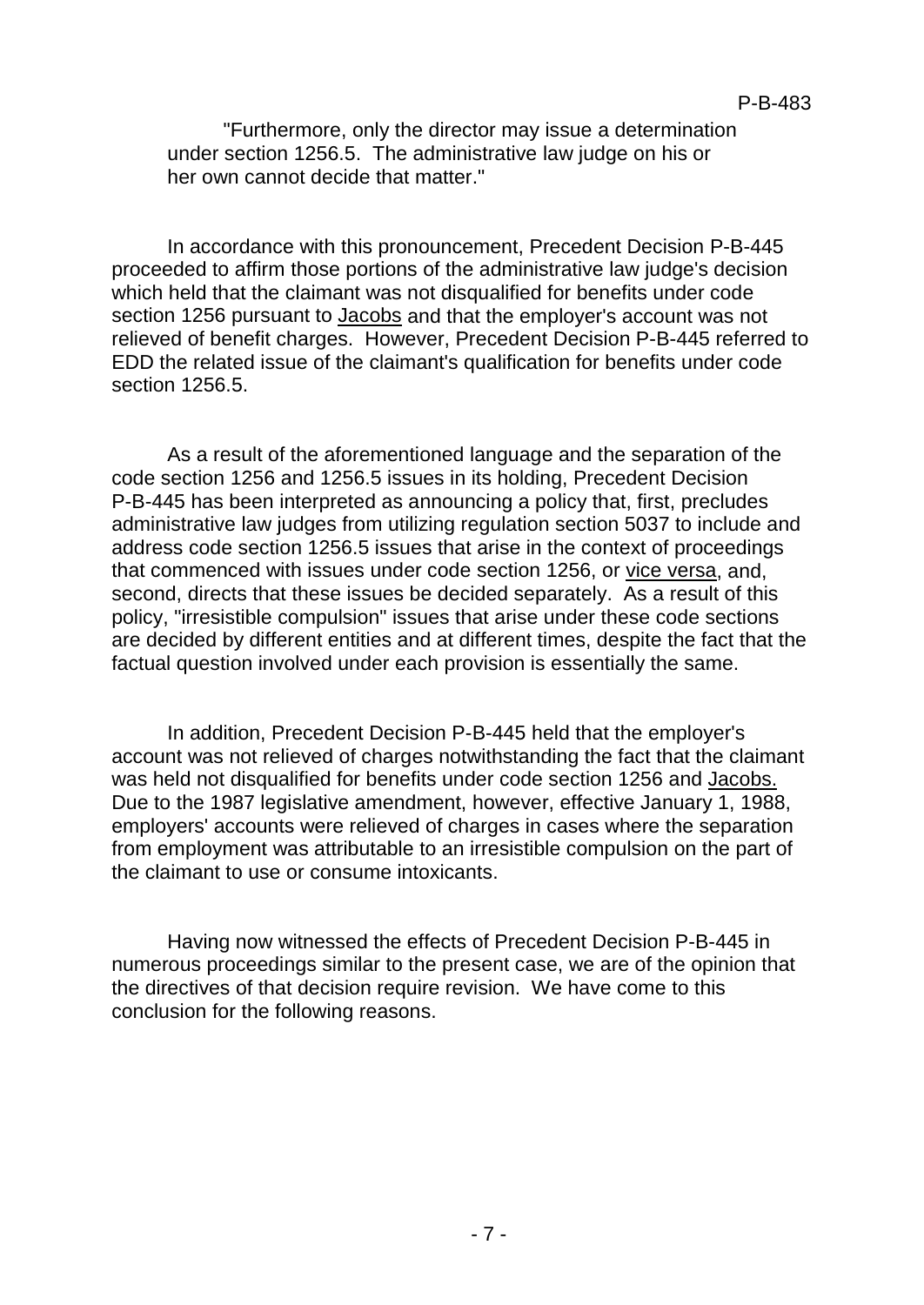First, Precedent Decision P-B-445 requires that issues that are factually and legally intertwined be artificially separated and decided at different times by different authorities. We think such a policy thwarts the general objective of having all closely related issues involving the same parties simultaneously decided in a comprehensive fashion by the same adjudicator. In fact, subsequent to the issuance of P-B-445 bewilderingly divergent decisions have occasionally issued concerning the same individual. We do not consider such conflicting adjudications concerning virtually the same facts and the same individual to represent a salutary functioning of the unemployment insurance program. We therefore conclude that all parties are more likely to receive a consistent and comprehensive result if these issues are concurrently decided by the same authority.

Second, the type of bifurcated adjudication system authorized by Precedent Decision P-B-445 on these essentially identical issues represents an unnecessary duplication of time, effort and expense. Fiscal constraints require that we identify and implement more efficient and economical methods of operation.

Third, we believe that the portion of the holding in Precedent Decision P-B-445, which dealt with the chargeability of the employer's account, ceased to represent an accurate reflection of the law when the amendment to code section 1032 took effect. As amended, code section 1032 provides that if the claimant's separation from employment was the result of an irresistible compulsion to use or consume intoxicants including alcoholic beverages, the employer's reserve account shall be relieved of benefit charges. Code section 1032, however, does not require that this decision take place under code section 1256.5 rather than code section 1256. Accordingly, we believe that an employer's account is entitled to be relieved of charges in any instance wherein it is held that the claimant became separated from employment due to an irresistible compulsion to use or consume intoxicants. The employer's account should be relieved of charges regardless of whether that conclusion is reached under code section 1256 as construed by the Jacobs decision, or under code section 1256.5, provided the benefits are based upon wages earned from the employer prior to the separation from employment. Fortunately, we think that our revision of Precedent Decision P-B-445 hereinafter described renders this third point essentially moot since the code section 1256 and 1256.5 issues will now be decided concurrently.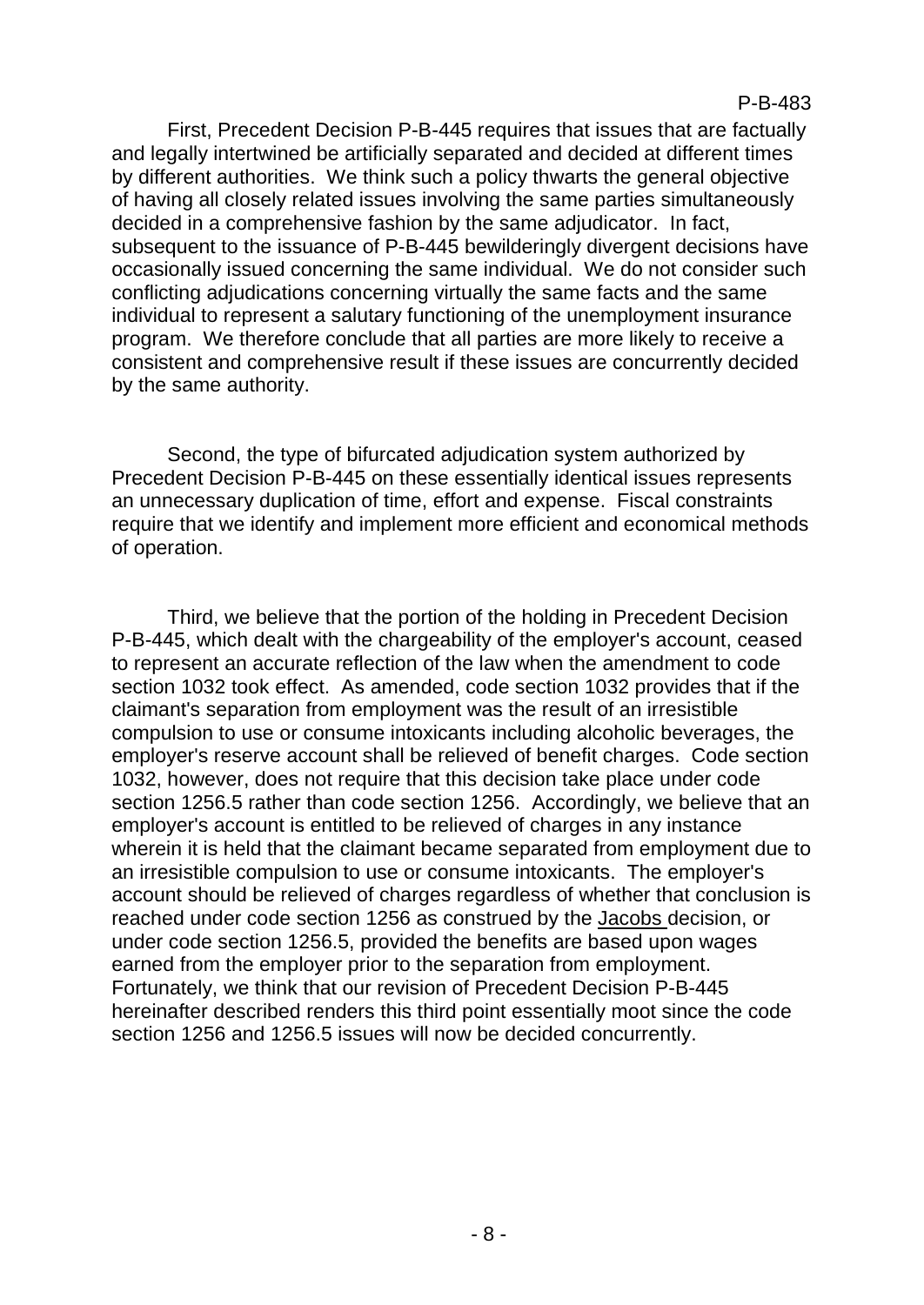Having identified our dissatisfactions with Precedent Decision P-B-445, we have decided that the following, revised policy shall govern these situations.

First, the initial jurisdictional precept set forth in Precedent Decision P-B-445 remains unchanged. Administrative law judges shall not adjudicate code section 1256.5 issues in proceedings commenced under code sections 1256, 1030 and 1032, unless the issue under code section 1256.5 was specifically addressed in the appealed determination and that issue was either listed on the notice of hearing or all parties, including EDD, waive notice of that issue. If the related issue was not specifically addressed in the appealed determination, the administrative law judge may not address it even if all parties waive notice of that issue. This principle also applies to the reverse situation where it appears that an issue under code section 1256 should be adjudicated even though the case commenced with issues under code sections 1256.5, 1030 and 1032.

Second, once an administrative law judge presiding over a case commenced under either code section 1256 or code section 1256.5 decides that the case involves a related issue under either code section 1256 or code section 1256.5 that was not specifically addressed in the appealed determination, the administrative law judge shall set aside the existing determination and/or ruling and refer both issues, together, to EDD for further investigation and action. In this respect, we depart from the bifurcated adjudication process sanctioned by Precedent Decision P-B-445, and provide that these related issues be concurrently and consistently determined by EDD. Administrative law judges shall ensure that such referrals occur only in cases wherein ample evidence exists to support the conclusion that the related issue should be decided. Administrative law judges shall not, however, make a definitive finding on the question of whether an irresistible compulsion to use or consume intoxicants exists.

Third, if it is decided that a claimant became separated from his or her most recent employment as a result of an irresistible compulsion to use or consume intoxicants, benefits paid to the claimant and based upon wages earned from the employer prior to such separation shall not be charged to the account of the employer, regardless of whether the decision in question is reached under code section 1256 or code section 1256.5.